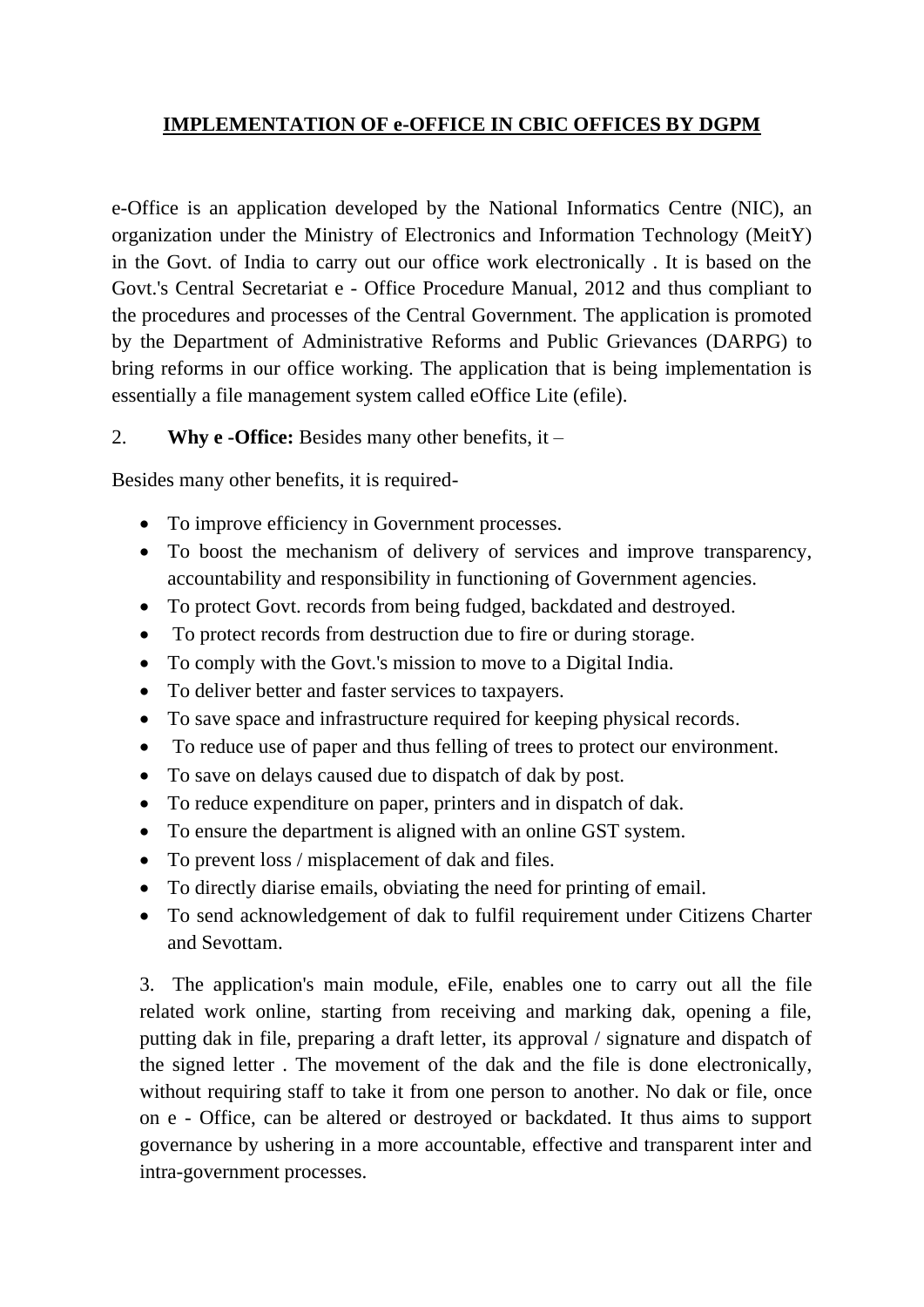4. The e-Office application is developed by the NIC and it is based on the Government's Central Secretariat e-Office Procedure Manual, 2012. It is supported by the Department of Administrative Reforms and Public Grievances (DARPG) to bring reforms in our office working. The e-Office application's main module, eFile, enables on-line file related work, starting from receiving and marking dak, opening a file, putting dak in file, preparing a draft letter, its approval/signature and dispatch of the signed letter. It dispenses with the need to carry files physically from one person to another. Also, no dak or file, once on e-Office, can be altered or destroyed or backdated.

5. As would be evident, the use of the e-Office application in our day to day work would benefit us in many ways including speedier decision making, transparency, accountability, and positive impact on the environment by cutting down the use of paper and printing. Importantly, it would help us avoid contact with physical files thereby preventing possible transmission of any virus, which is the need of the hour in the present times of Covod-19. While there are obvious benefits, the e-Office application majorly transforms the present manual internal office processes. Hence, it is critical that all offices quickly learn and make use of this application.

6. CBIC has always been in the forefront of leveraging technology for providing better services to our stakeholders. The launch of the e-Office application is yet another confirmation of the commitment to e-governance in the public interest.

7. e-OFFICE is a "Mission Mode Project" under "Digital India Programme" and implemented across PAN INDIA. The project was launched on 15.06.2020.

In this regard, the basic data about existing and potential user strength was collected from Authoritative sources viz. HRD site. This data was further provided to NIC to assess and plan the user's strength in NDC-BBSR. On the basis of this data TWO INSTANCES with a capacity of 25,000 users' each were formed. Instance (1) consists of All Directorates (except DGGI) and All Customs Zones and Eight CGST Zones . Instance (2) consists of DGGI and Twelve CGST Zones.

 8. Each organization has an EMD (Employee Master Data) who is responsible for following activities: Capturing organization and employee details in standardized EMD Template. Population of standardized and vetted data into EMD application through front end. Managing Promotion, Transfer, Superannuation of existing employees and joining of new employees.

9. As of now, there are 4 WhatsApp groups i.e., EMD Managers for Instance-I, EMD Managers for Instance-II, CBIC Instance-I & CBIC Instace-II for real time solving of issues. In addition, there is a dedicated e-mail id  $\langle e\text{-office.cbic@gov.in}\rangle$